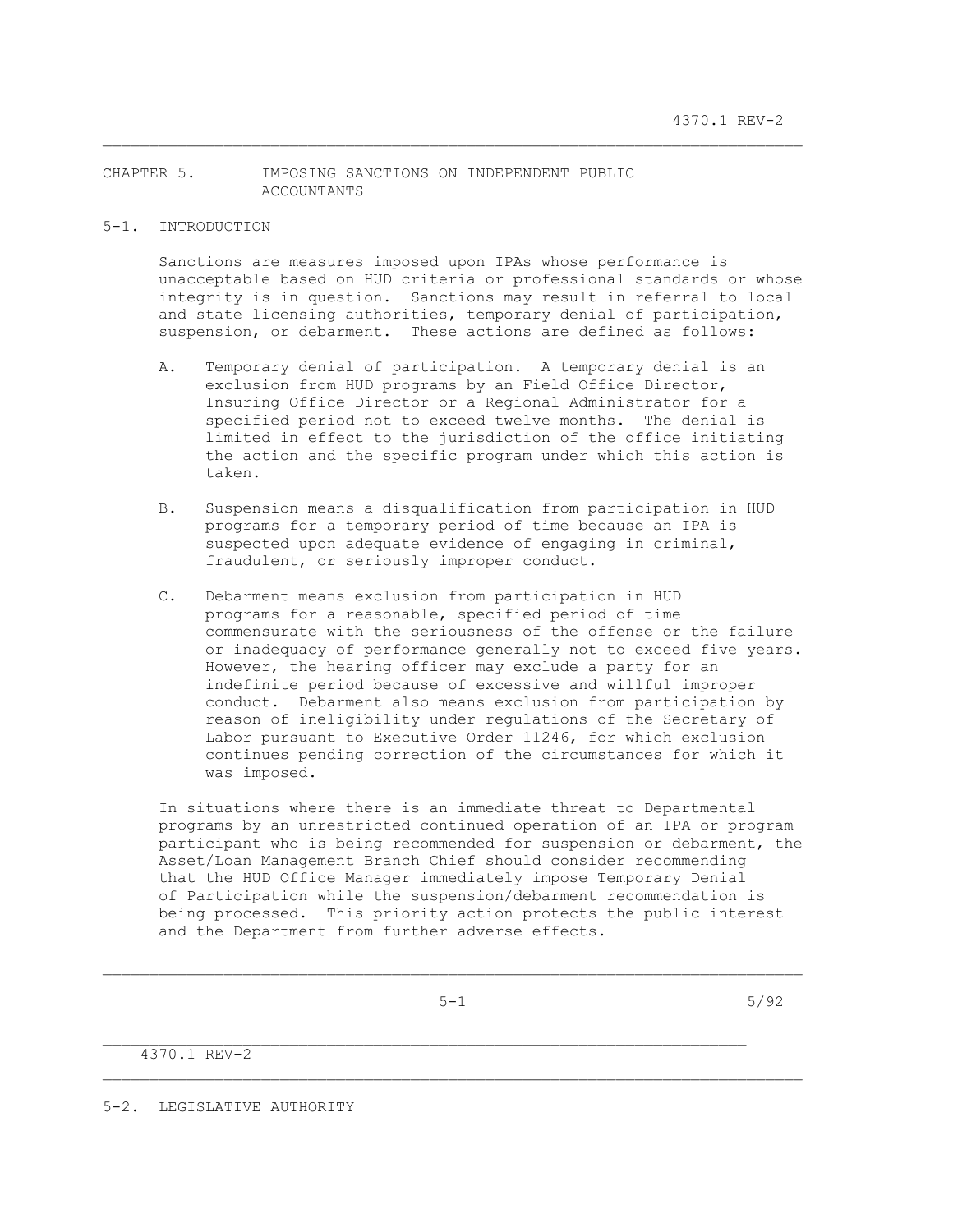HUD administrative sanction procedures are codified in 24 CFR, Part 24 which is issued under section 7(d) of the Department of Housing and Urban Development Act (42 U.S.C. 3535(d)).

#### 5-3. OTHER SANCTIONS AVAILABLE TO THE DEPARTMENT

Other sanctions that may be imposed are as follows:

- A. Placement in ineligibility status which means a disqualification from participation in HUD programs due to imposition of a sanction by another Federal agency and pending the elimination of the circumstances which constitute the basis for imposition of the disqualification.
- B. Conditional participation. This is an exclusion of a contractor by an Field Office Director, Insuring Office Director or a Regional Administrator from participation in one HUD program, generally pending corrective actions by the contractor. The exclusion is limited in effect to the jurisdiction of the office imposing the condition and the specific program under which the action is taken.
	- C. Administrative sanctions. These are any actions taken by the Department that limit the right of an entity to participate in Departmental programs or that impose Civil Money Penalties.
	- D. Referral to State Licensing Authority and Trade Associations.
- 5-4. MALPRACTICE INDICATORS

The following are some indicators of malpractice by IPA's:

- A. Determination of previous or current lawsuits against an IPA.
- B. IPA's working papers do not support the audit report.
- C. Any evidence of fraud, criminal actions, or other serious improper conduct.
- D. Inclusion of the IPA on a list of contractors subject to administrative sanctions which is maintained by the Inspector

 $5/92$   $5-2$ 

 $\mathcal{L}_\text{max}$ 

 $\mathcal{L}_\text{max}$ 

4370.1 REV-2

 General and made available to Department employees whose duties require access to the list.

### 5-5. WHEN TO IMPOSE SANCTIONS

Sanctions should be imposed when it has been determined that an IPA